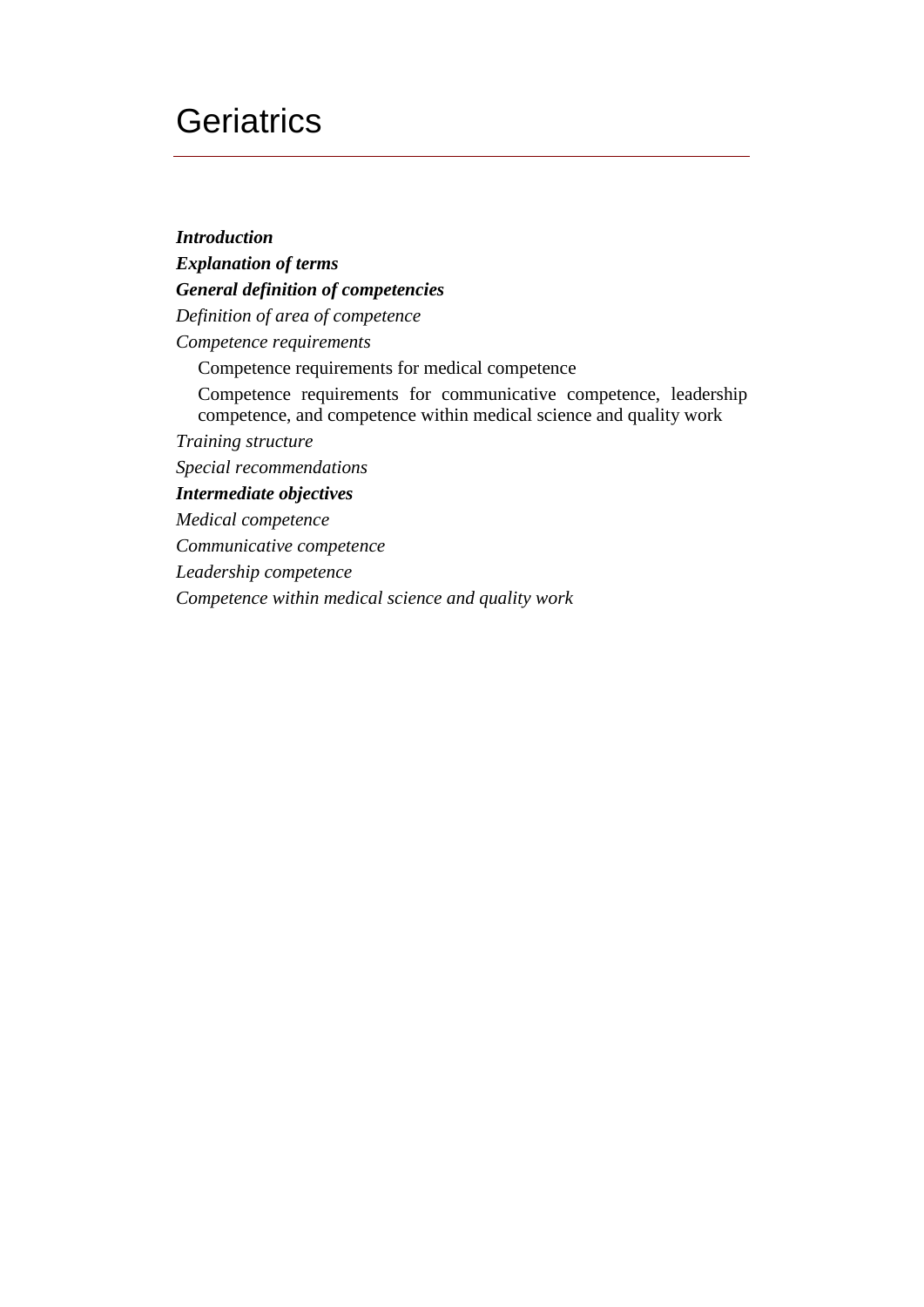## **Introduction**

On June 24, 2008, The National Board of Health and Welfare (Socialstyrelsen) decided to issue new regulations and general guidelines for doctors' specialist medical training (SOSFS 2008:17). The statute consists of a general part with common provisions for all specialties and a specific part with all the descriptions of objectives. The description of objectives for the respective specialties should be understood against the background of the provisions in the general part.

In each description of objectives, there is a section headed 'Training structure' which constitutes general guidelines. The teaching methods under the heading 'Intermediate objectives' where no follow-up is indicated also constitute general guidelines.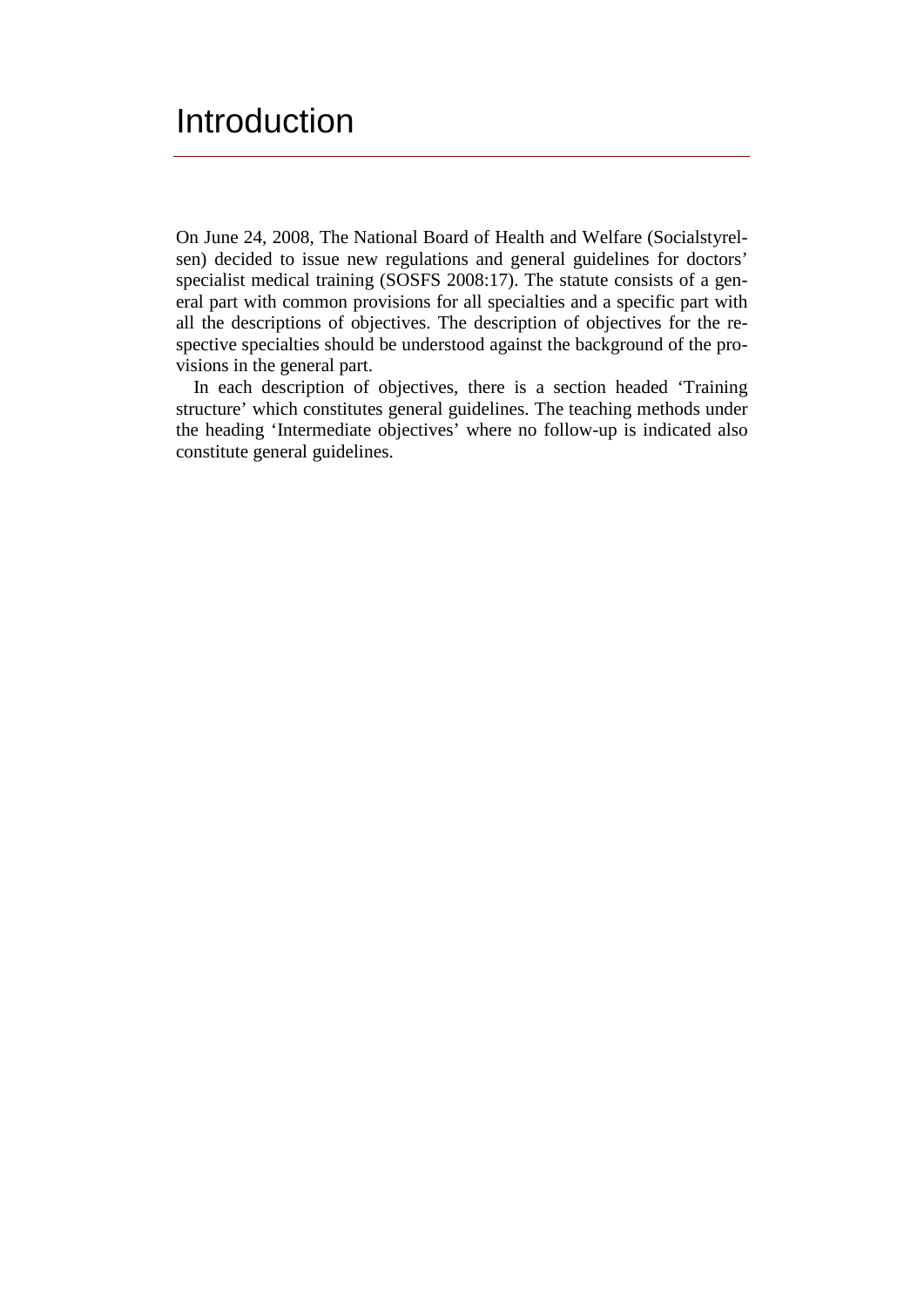### **current mentor**

a specialist doctor whose specialist competence corresponds to the area of competence indicated by the intermediate objective, and who is responsible for ST doctors's professional development during the teaching period or for the method of teaching indicated

the assignment as a mentor for an ST doctor generally encompasses the entire period of specialist training but can also encompass part or parts of it

### **auscultation**

during mentoring, and in accordance with a pre-designed programme, to study the profession of a specialist doctor or other health care staff by following one or several professionals, as well as carrying out assignments in the relevant area to a certain extent

### **evaluate**

to form a sound opinion of a patient or similar person as a basis for further management

### **master**

being fully able to evaluate and handle the medical investigation, diagnostics, treatment, and follow-up of a patient or similar person, and being fully able to use the techniques relevant to the area

### **capability**

personal capacity to execute or perform a task

### **have understanding**

having acquired knowledge and insight into an area through theoretical studies and/or practical exercise of the profession

### **have knowledge**

having acquired some knowledge in an area through theoretical studies and/or practical exercise of the profession

### **mentoring under supervision**

as an ST doctor, mentor a co-worker while simultaneously being mentored by a doctor with specialist competence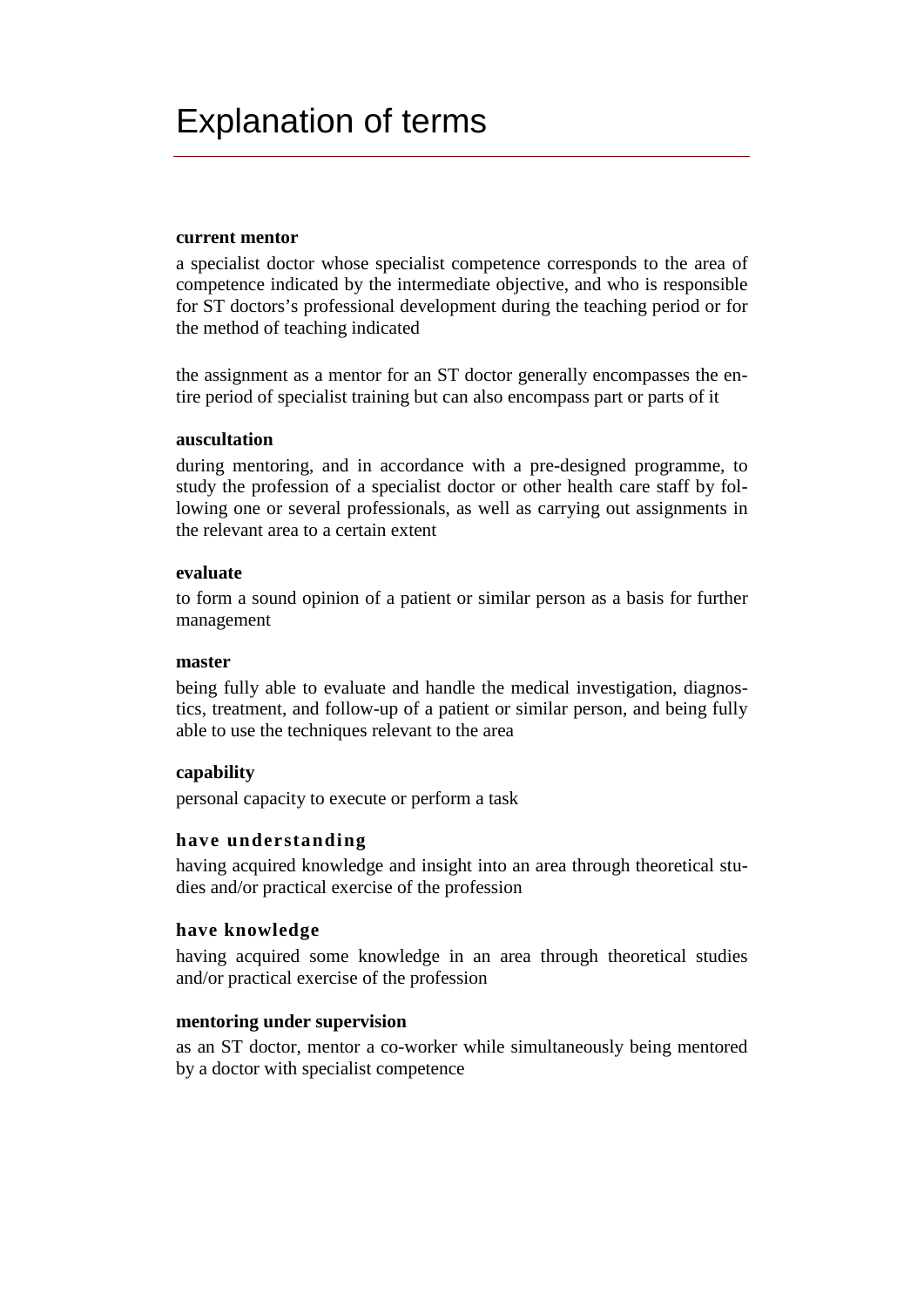#### **mentor**

continuously, and in dialogue form, supporting and guiding, as well as evaluating, a co-worker's professional development

#### **mentoring**

see mentor

#### **handle**

to actively carry out measures regarding investigation, diagnostics, treatment, and follow-up of a patient or similar person, and have overall responsibility for carrying out these measures

### **initially handle**

as the primary physician in charge, to actively carry out measures regarding investigation, diagnostics, treatment, and follow-up of a patient or similar person, and have overall responsibility for carrying out these measures

### **initially evaluate**

as the primary physician in charge, to form a sound opinion of a patient or similar person as a basis for further management

### **intraprofessional group reflection**

reflection done in a group together with other doctors, chiefly for the purpose of further education and training

#### **clinical service**

health and medical care duties that ST doctors perform under their own professional liability and with the support of a mentor

#### **course**

teacher-led training with an established plan, given during a defined period of time

### **sitting-in**

training activity involving an ST doctor observing when a specialist doctor or other health care staff holds a consultation

or

assessment activity involving a specialist doctor or other health care staff observing and evaluating ST doctors during a consultation

#### **seminar**

instruction in group form with active participation

### **training in a simulated environment**

training carried out in an environment created to emulate reality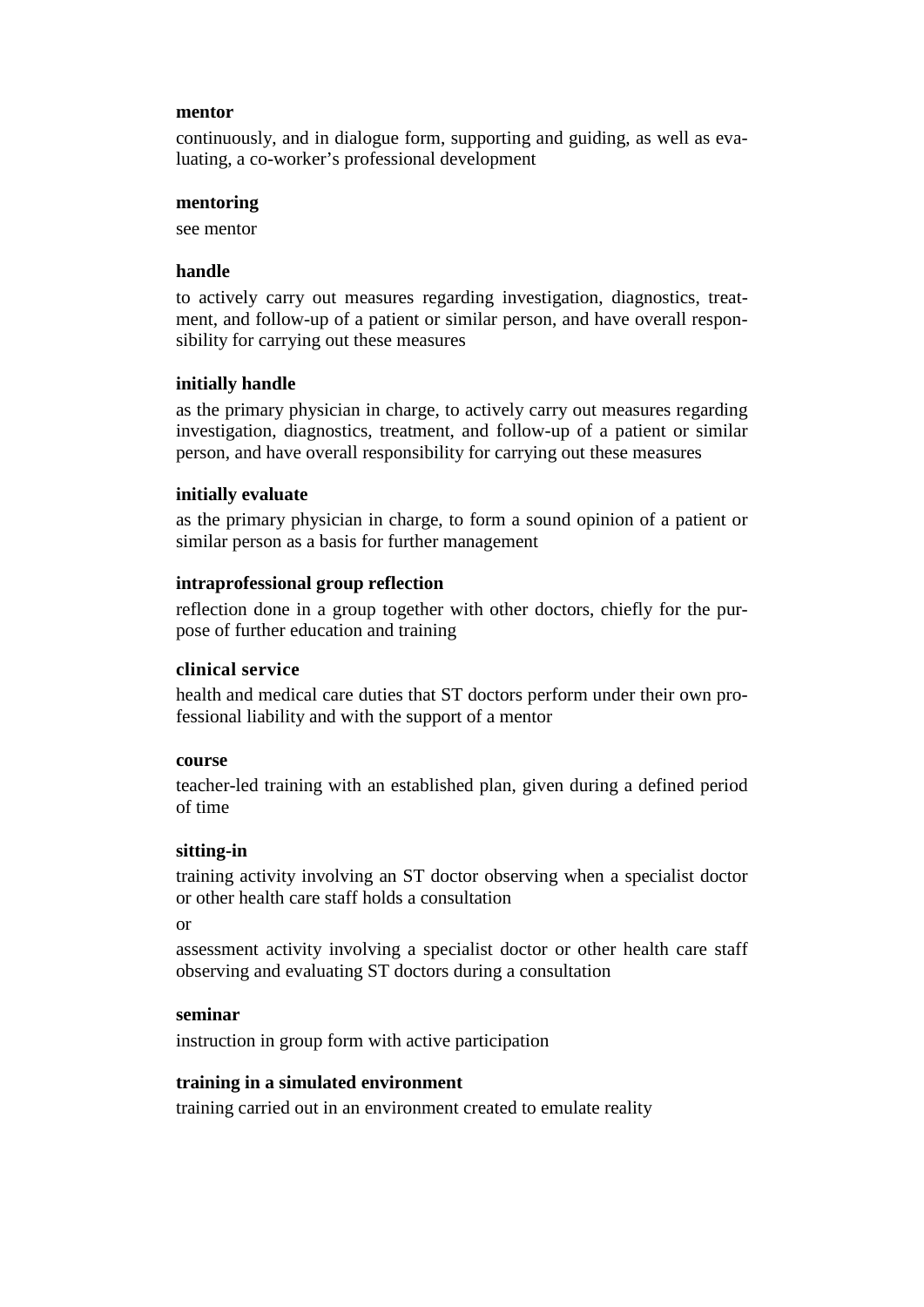### **large professional assembly**

conference, congress, symposium or similar event

### **health care centre**

health care unit in primary care

### **health care team work**

work where ST doctors, under supervision, participates in and sometimes leads a group of co-operating health care staff with various competencies charged with responsibility for care for an individual patient or group of patients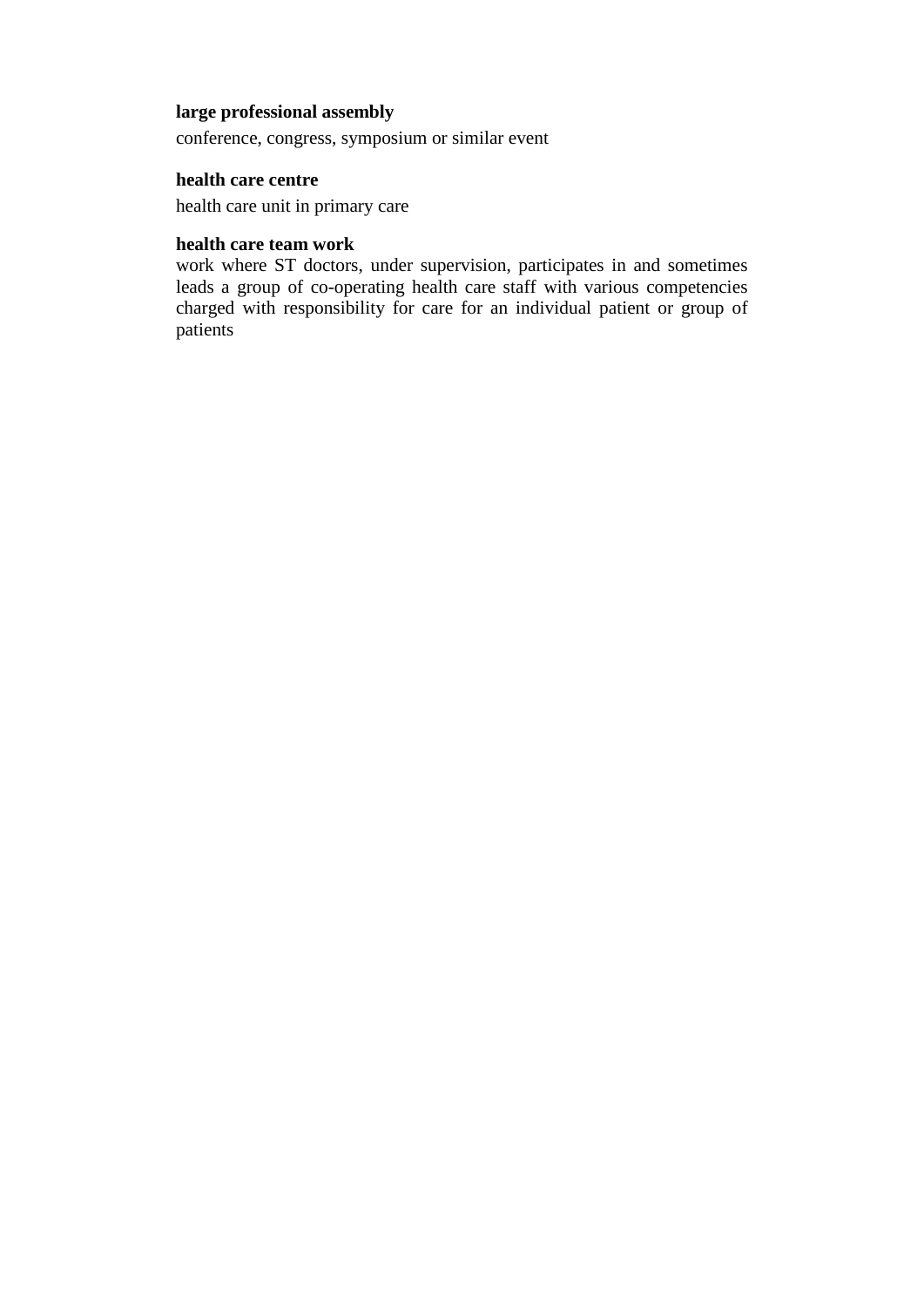### Definition of area of competence

The specialty of geriatrics covers knowledge and skills in independently being able to investigate, diagnose, treat, and follow up acute and chronic conditions in the elderly, as well as knowledge of normal aging and its consequences for functional ability and vulnerability. Geriatrics also means observing several simultaneous illnesses and impairments, as well as assessing the gains from treatment from an individual perspective. Geriatric health care aims at minimizing the limitations in the ability to stay active that arise as a consequence of illness and aging. Geriatrics implies a focus on the patient's entire situation: medical, functional, psychological, and social. Work on a team with coordination of efforts between various occupational groups is necessary in order to meet the elderly patient's complex needs. The area of competence is further characterised by an interprofessional approach where co-ordination of efforts among various forms of health care and responsible authorities is required. This presupposes knowledge of the organisation and operating methods of health care services.

### Competence requirements

### Competence requirements for medical competence

Specialist competence in geriatrics requires knowledge and skills in order to be able to handle older patients with multiple illnesses. Furthermore, the ability to understand the older patient's complex clinical profile, with functional handicaps and an impact on their social situation, is required.

Specialist competence in geriatrics also requires basic knowledge in gerontology and understanding of how normal aging impacts the symptoms and course of an illness, as well as effects of treatment.

Moreover, specialist competence in geriatrics requires knowledge in medical ethics, and being able to prioritise primary and secondary preventive measures. It also requires medical knowledge of internal medicine, orthopaedic, neurological, psychiatric, and surgical illnesses. The ability to evaluate rehabilitation needs and the effects of various efforts on an elderly individual is crucial. Beyond that, competence in palliative care is required, as is mastering medicinal treatments for the elderly.

Specialist competence in geriatrics requires the ability to cooperate with various health care providers and professional categories. In addition, knowledge of the organisation of elder care, as well as the relevant laws and ordinances for geriatrics, is required.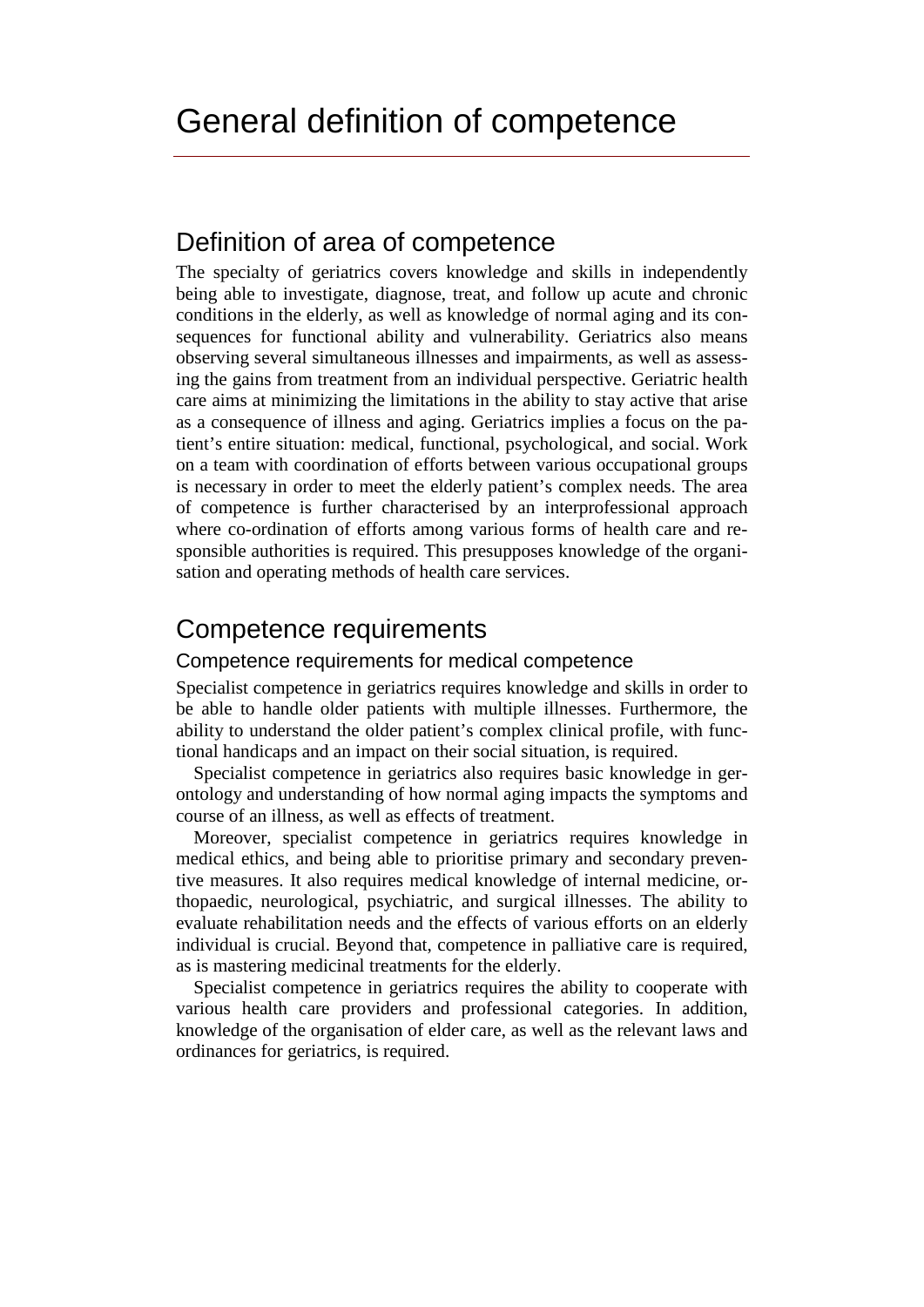Competence requirements for communicative competence, leadership competence and competence within medical science and quality work

### Communicative competence

### *The equal and responsible patient*

Doctors with specialist competence must be capable of dialogue and of maintaining open contact with patients and their next of kin. Contact should be characterised by empathy and trust, as well as respect for patients' right to information, influence, and participation in decisions. Contact should also be characterised by co-operation and sensitivity to the patients' needs, desires and right to self-determination, as well as providing incentive for patients' involvement in, and responsibility for, their own care.

### *Multicultural and gender aspects*

Communication with patients and their next of kin should be characterised by understanding and respect for cross-cultural and multicultural aspects such as age, language, ethnicity, sexual orientation and religion, as well as gender.

### *Interprofessional relations*

Doctors with specialist competence must be capable of communicating, both in writing and orally, with other doctors and co-workers showing respect for their professional knowledge and competences. The same applies to contact with representatives of the public and various civil authorities.

### *Pedagogical skills*

Doctors with specialist competence must have pedagogical capability in order to inform and instruct not only patients and their next of kin, but also other doctors and co-workers, as well as students.

### *Professional approach and ethics*

Doctors with specialist competence must be capable of working continuously with their professional and medical ethical approaches, with the objective of being able to make independent decisions of a medical ethical nature.

### *Individual professional development*

Doctors with specialist competence must be capable of continually examining and identifying their own needs for professional development, in addition to operational requirements, in order to be able to meet requirements for the best possible patient care.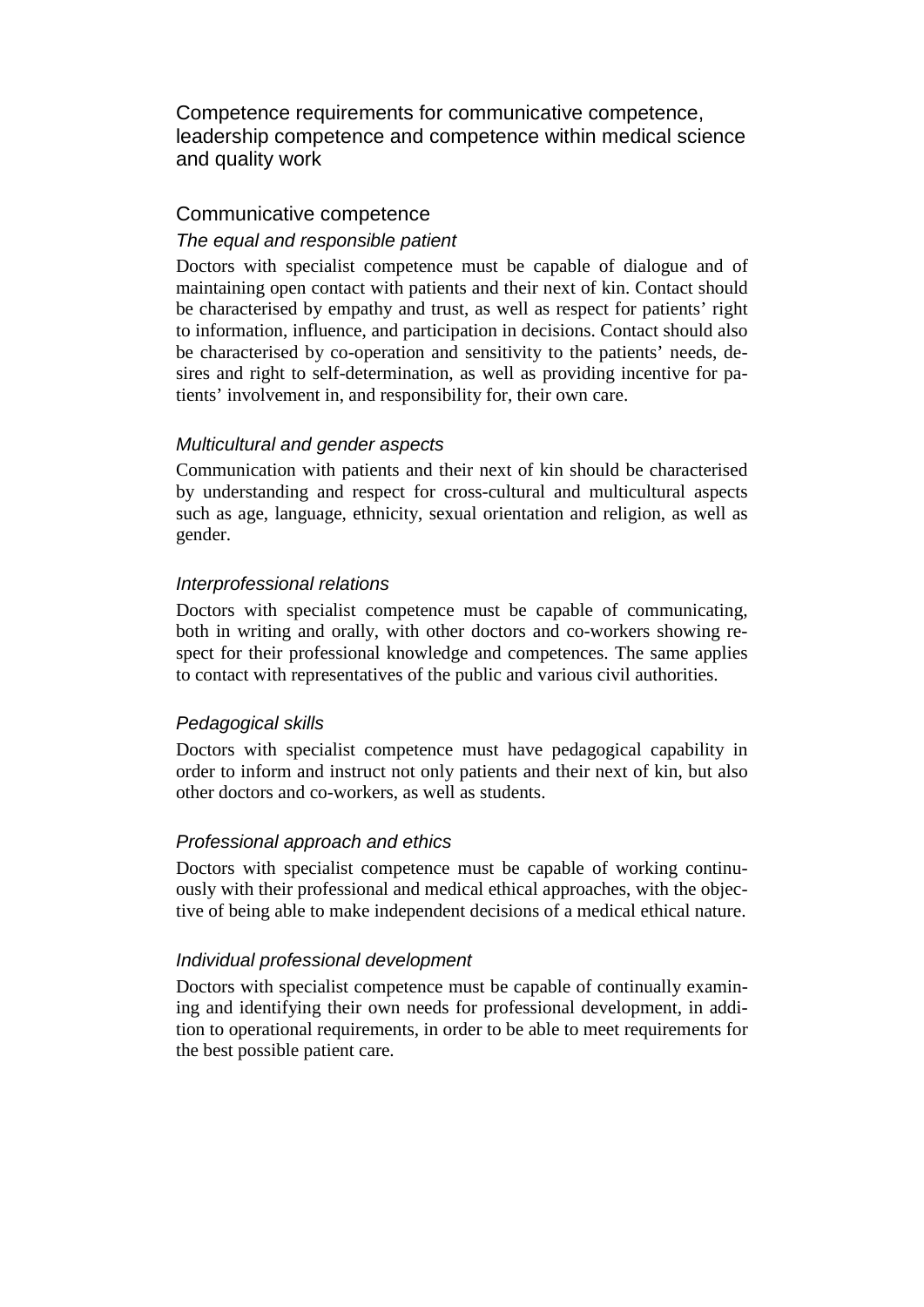### Leadership competence

### *Collaboration*

Doctors with specialist competence must have a developed capability for self-knowledge and an understanding of their own functions and roles in the organisation.

### *Mentoring skills*

Doctors with specialist competence must be capable of mentoring other doctors and co-workers, as well as students.

### *Leadership*

Doctors with specialist competence must be capable of leadership characterised by collaboration, openness, and dialogue with co-workers. Leadership must further be characterised by participation and activity development aimed at improvement. The ability to lead the work of the health care team is essential.

### *System knowledge*

Doctors with specialist competence must have an understanding of the organisation, administration, financial and regulatory systems of health care, as well as its governance, in order to make the best use of resources.

### Competence within medical science and quality work

### *Medical science*

Doctors with specialist competence must be capable of adopting a medically scientific outlook and approach, and must have knowledge of research methodology, including basic epidemiological concepts, as well as of methods for evidence-based medicine and review of scientific information.

### *Improvement and quality work*

Doctors with specialist competence must have an understanding of, and competence in, evidence-based improvement and quality work. The objective is to be able to initiate, participate in, and be responsible for continuous systematic improvement work with emphasis on a holistic perspective, patient safety, patient benefit, measurability, and teaching management in order to be able to review and evaluate their own operations.

### *Public health and prevention*

Doctors with specialist competence must have an understanding of the factors determining health, other aspects of public health, and methods for promoting health and efforts aimed at preventing injury and illness, in order to be able to take this understanding into account in medical scientific work.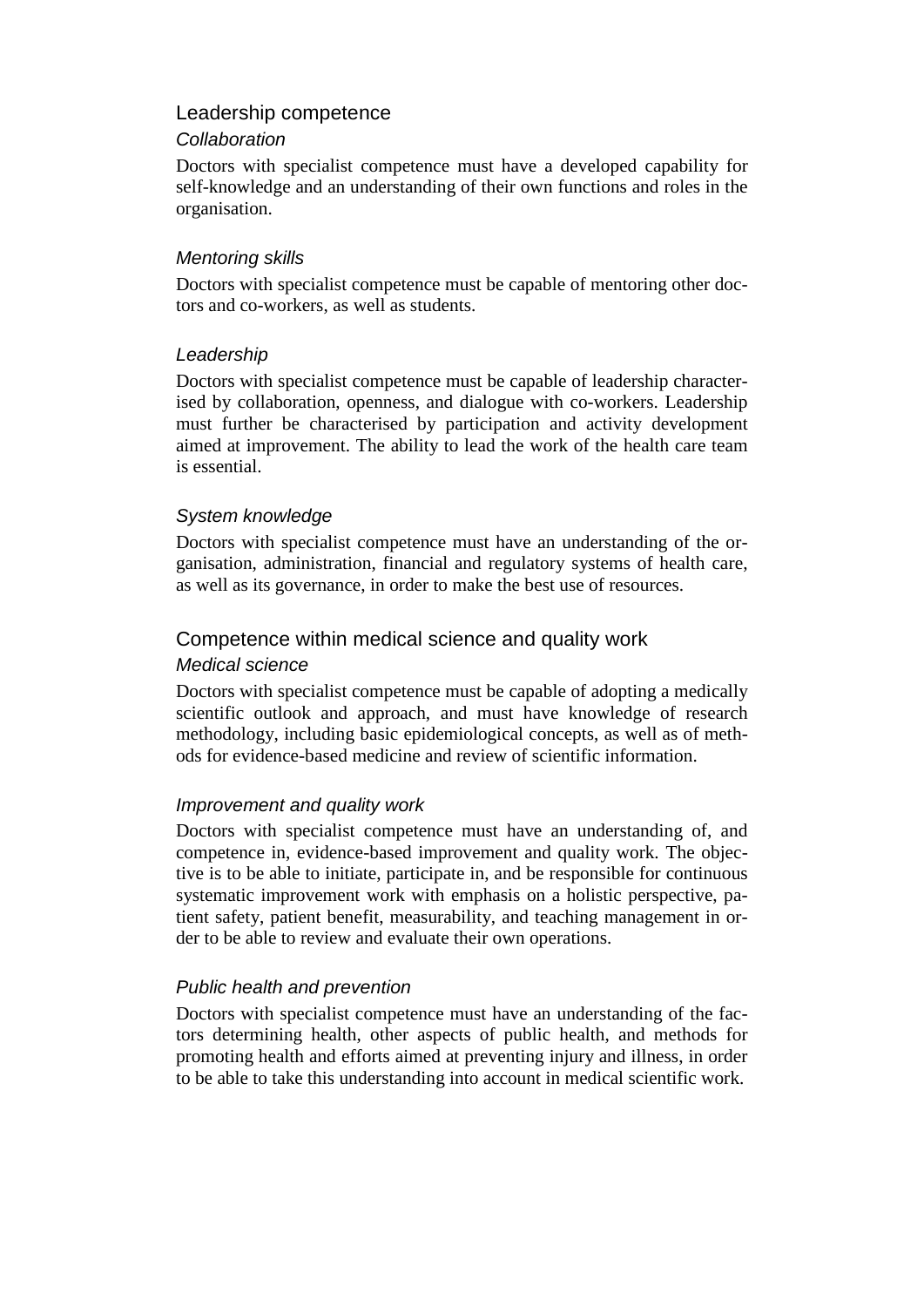### Training structure

It is best that the main part of the training in geriatrics take place through service within the doctor's own specialty. Simultaneous additional training should cover service within internal medicine and psychiatry and, beyond that, service within one or several other areas of competence.

The best theoretical training would take place in the form of courses, professional assemblies, and studies of the literature. During the introductory part of the service, ST doctors should obtain theoretical training in gerontology and common medical conditions among the elderly. Continued theoretical training should be adjusted to clinical service as regards time and content.

To acquire a scientific outlook and approach, it is of great importance that ST doctors carry out project work. For this work, ST doctors should have the opportunity to choose a scientifically qualified mentor at a university clinic.

The clinical service should be begun at a geriatrics unit with a focus on general geriatrics. The service should provide experience in stroke and fracture rehabilitation, palliative care, cognitive dysfunction, and acute and chronic medical conditions within general geriatrics. Service at individual residences and in other forms of outpatient care should be included in the training.

If any of the above parts of the training cannot be supplied by the parent clinic, that part should preferably be carried out at another clinic. It can be advantageous to complete clinical service within the specialists' own operations, as ST doctors then get the opportunity for more advanced job assignments.

Simultaneous additional training aims at giving ST doctors the necessary knowledge of common conditions in the geriatric patient, but which are mainly handled within other units. During simultaneous additional training in an internal medicine unit, it is suitable for ST doctors to immerse themselves in the medical conditions that are common for the elderly within cardiology, respiratory medicine, stroke, renal medicine, endocrinology, and gastroenterology. Service in an emergency clinic is also important. Simultaneous additional training within psychiatry should include general geriatric psychiatry and cognitive disorders, if they cannot be supplied within the main part of training.

### Special recommendations

The specialty associations and sections of the medical organisations have formulated special recommendations for their own specialties. The recommendations concern such issues as how specialist medical training should be structured.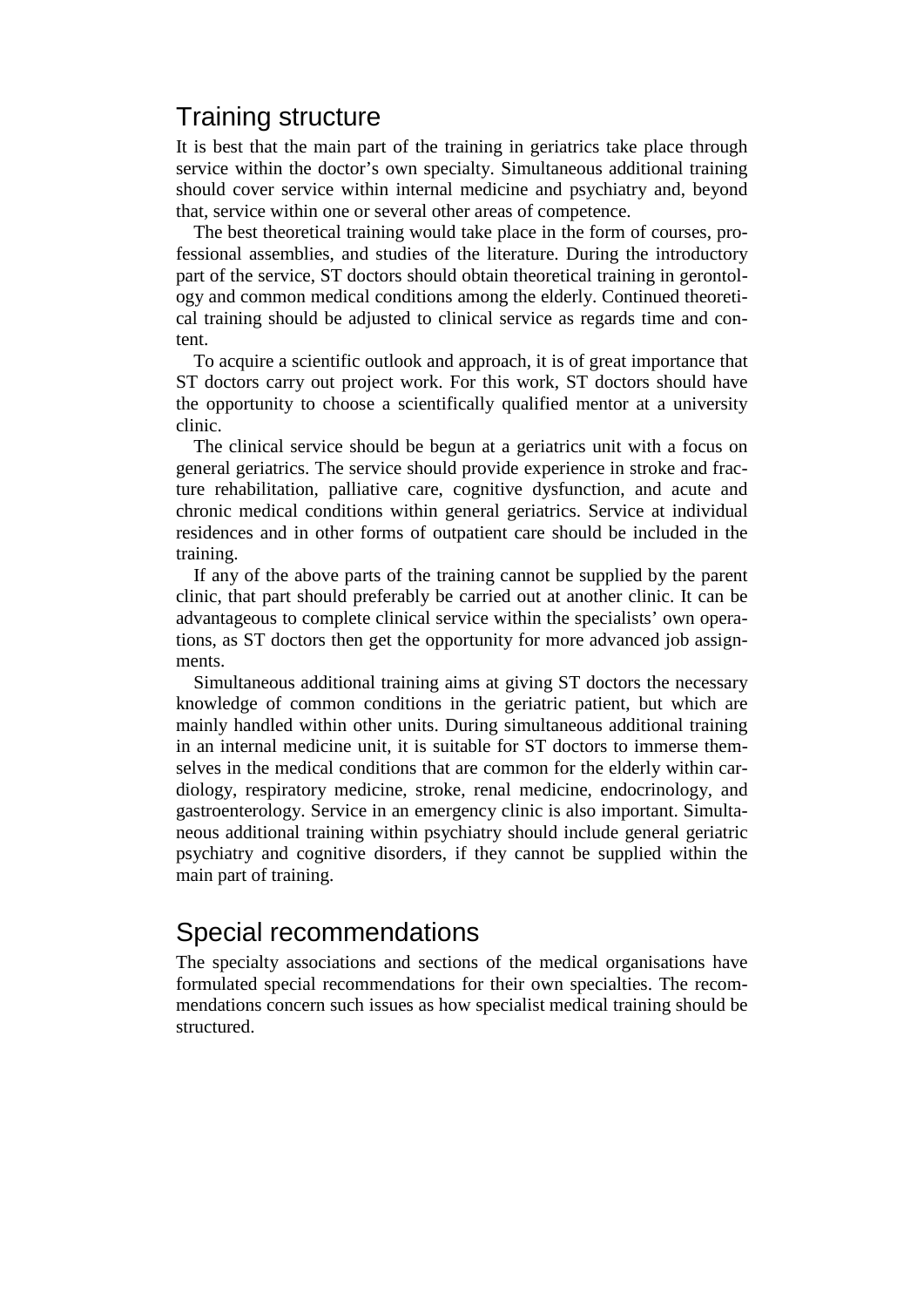# Intermediate objectives

## Medical competence

| Intermediate objective 1                                                                                                                                                                                                                     | <b>Teaching methods</b>                                                                | Follow-up                                                                                                                 |
|----------------------------------------------------------------------------------------------------------------------------------------------------------------------------------------------------------------------------------------------|----------------------------------------------------------------------------------------|---------------------------------------------------------------------------------------------------------------------------|
| To have an understanding<br>within gerontology in order<br>to be able to evaluate the<br>functions of an aging per-<br>son, changed symptoms<br>and changed conditions<br>for prevention, diagnostics,<br>treatment, and rehabilita-<br>tion | service<br>Clinical<br>under<br>supervision in a unit that<br>handles these conditions | Certificate of successfully<br>completed clinical service<br>competence<br>and<br>achieved, issued by cur-<br>rent mentor |
|                                                                                                                                                                                                                                              | Course or large profes-<br>sional assembly                                             | Certificate of successfully<br>completed course, issued<br>by course leader                                               |
|                                                                                                                                                                                                                                              | Sitting-in                                                                             |                                                                                                                           |
|                                                                                                                                                                                                                                              | Theoretical studies                                                                    |                                                                                                                           |
|                                                                                                                                                                                                                                              |                                                                                        |                                                                                                                           |

| Intermediate objective 2                                                                               | <b>Teaching methods</b>                                                            | <b>Follow-up</b>                                                                                    |
|--------------------------------------------------------------------------------------------------------|------------------------------------------------------------------------------------|-----------------------------------------------------------------------------------------------------|
| To be able to handle older pa-<br>tients with multiple illnesses from<br>a comprehensive viewpoint and | Clinical service under supervi-<br>sion in a unit that handles these<br>conditions | Certificate of successfully com-<br>pleted clinical service and com-<br>petence achieved, issued by |
| regarding their medical, func-                                                                         |                                                                                    | current mentor                                                                                      |
| tional, psychological, and social<br>situations                                                        | Course                                                                             | Certificate of successfully com-<br>pleted course, issued by course<br>leader                       |
|                                                                                                        | Sitting-in                                                                         |                                                                                                     |
|                                                                                                        | Theoretical studies                                                                |                                                                                                     |

| Intermediate objective 3                                                                                                             | <b>Teaching methods</b>                                                          | Follow-up                                                                                                         |
|--------------------------------------------------------------------------------------------------------------------------------------|----------------------------------------------------------------------------------|-------------------------------------------------------------------------------------------------------------------|
| To have an understanding of<br>medical ethics and to be able to<br>supply optimal diagnostics and<br>treatment for the older patient | Clinical service under supervision<br>in a unit that handles these<br>conditions | Certificate of successfully<br>completed clinical service and<br>competence achieved, issued<br>by current mentor |
|                                                                                                                                      | Course                                                                           | Certificate of successfully                                                                                       |
|                                                                                                                                      | or                                                                               | completed course, issued by                                                                                       |
|                                                                                                                                      | large professional assembly                                                      | course leader                                                                                                     |
|                                                                                                                                      | Intraprofessional group reflection                                               |                                                                                                                   |
|                                                                                                                                      | <b>Theoretical studies</b>                                                       |                                                                                                                   |

| Intermediate objective 4          | <b>Teaching methods</b>           | Follow-up                        |
|-----------------------------------|-----------------------------------|----------------------------------|
| To be able to handle common       | Clinical service under supervi-   | Certificate of successfully com- |
| somatic and psychological         | sion in a unit that handles these | pleted clinical service and com- |
| illnesses and symptoms in the     | conditions                        | petence achieved, issued by      |
| acute and the chronic stage in    |                                   | current mentor                   |
| older patients, with regard to    | Course                            | Certificate of successfully com- |
| impaired organ function, multiple | or                                | pleted course, issued by course  |
| illnesses, and individual gains   | large professional assembly       | leader                           |
| from treatment                    | Theoretical studies               |                                  |

| Intermediate objective 5                                                                                                               | <b>Teaching methods</b>                                                            | Follow-up                                                                                                         |
|----------------------------------------------------------------------------------------------------------------------------------------|------------------------------------------------------------------------------------|-------------------------------------------------------------------------------------------------------------------|
| To have an understanding of the<br>effects of aging on pharmacoki-<br>netics and pharmacodynamics in<br>the medicinal treatment of the | Clinical service under supervi-<br>sion in a unit that handles these<br>conditions | Certificate of successfully<br>completed clinical service and<br>competence achieved, issued<br>by current mentor |
| elderly                                                                                                                                | Course<br>or<br>large professional assembly                                        | Certificate of successfully<br>completed course, issued by<br>course leader                                       |
|                                                                                                                                        | <b>Theoretical studies</b>                                                         |                                                                                                                   |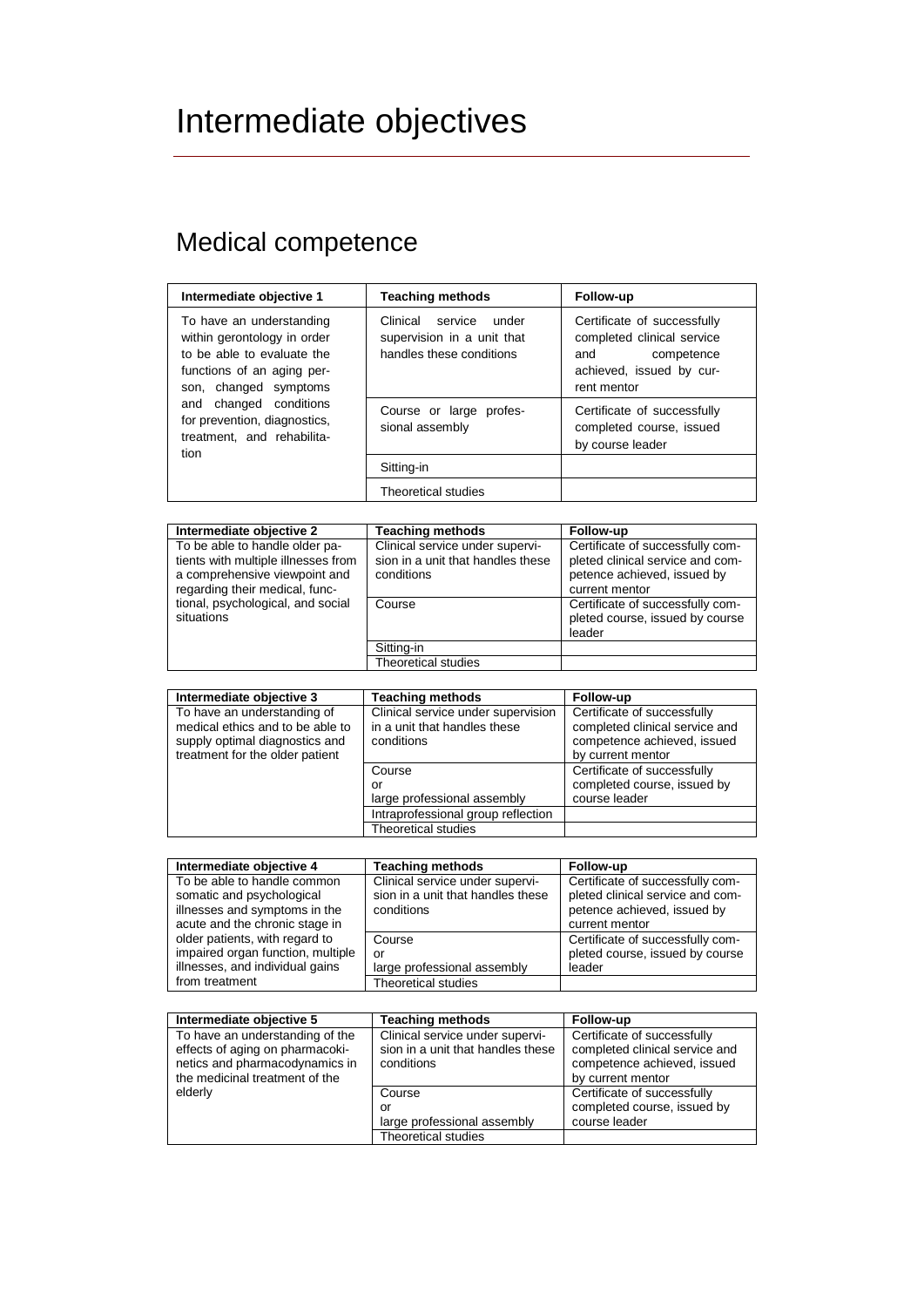| Intermediate objective 6                                                                                                                  | <b>Teaching methods</b>                                                            | Follow-up                                                                                                             |
|-------------------------------------------------------------------------------------------------------------------------------------------|------------------------------------------------------------------------------------|-----------------------------------------------------------------------------------------------------------------------|
| To be able to evaluate the need<br>for rehabilitation, coordinate<br>rehabilitation efforts, and assess<br>rehabilitation results, and to | Clinical service under supervi-<br>sion in a unit that handles these<br>conditions | Certificate of successfully com-<br>pleted clinical service and com-<br>petence achieved, issued by<br>current mentor |
| have knowledge of the areas of<br>competence of various team<br>members                                                                   | Course<br>or<br>large professional assembly                                        | Certificate of successfully com-<br>pleted course, issued by course<br>leader                                         |
|                                                                                                                                           | Health care team work under<br>supervision                                         |                                                                                                                       |
|                                                                                                                                           | Theoretical studies                                                                |                                                                                                                       |

| Intermediate objective 7                                     | <b>Teaching methods</b>                                                            | Follow-up                                                                                                             |
|--------------------------------------------------------------|------------------------------------------------------------------------------------|-----------------------------------------------------------------------------------------------------------------------|
| To be able to handle older<br>patients with palliative needs | Clinical service under supervi-<br>sion in a unit that handles these<br>conditions | Certificate of successfully com-<br>pleted clinical service and com-<br>petence achieved, issued by<br>current mentor |
|                                                              | Course or large professional<br>assembly                                           | Certificate of successfully com-<br>pleted course, issued by course<br>leader                                         |
|                                                              | Health care team work under<br>supervision                                         |                                                                                                                       |
|                                                              | Sitting-in                                                                         |                                                                                                                       |
|                                                              | Theoretical studies                                                                |                                                                                                                       |

| Intermediate objective 8                                                                        | <b>Teaching methods</b>                                                            | Follow-up                                                                                           |
|-------------------------------------------------------------------------------------------------|------------------------------------------------------------------------------------|-----------------------------------------------------------------------------------------------------|
| To have an understanding of<br>how common conditions in the<br>elderly are handled within adja- | Clinical service under supervi-<br>sion in a unit that handles these<br>conditions | Certificate of successfully com-<br>pleted clinical service and com-<br>petence achieved, issued by |
| cent specialties, and to be able                                                                |                                                                                    | current mentor                                                                                      |
| to evaluate when a patient                                                                      | Course                                                                             | Certificate of successfully com-                                                                    |
| should be referred further to                                                                   | or                                                                                 | pleted course, issued by course                                                                     |
| another specialty                                                                               | large professional assembly                                                        | leader                                                                                              |
|                                                                                                 | Sitting-in                                                                         |                                                                                                     |
|                                                                                                 | Theoretical studies                                                                |                                                                                                     |

| Intermediate objective 9         | <b>Teaching methods</b>           | <b>Follow-up</b>                 |
|----------------------------------|-----------------------------------|----------------------------------|
| To be able to handle medical     | Clinical service under supervi-   | Certificate of successfully com- |
| conditions in the elderly within | sion in a unit that handles these | pleted clinical service and com- |
| various forms of health care     | conditions                        | petence achieved, issued by      |
|                                  |                                   | current mentor                   |

| Intermediate objective 10                                                                                                                     | <b>Teaching methods</b>                                                            | Follow-up                                                                                                             |
|-----------------------------------------------------------------------------------------------------------------------------------------------|------------------------------------------------------------------------------------|-----------------------------------------------------------------------------------------------------------------------|
| To have an understanding of the<br>health risks and illness panora-<br>ma for elderly people, and to be<br>able to handle prioritising prima- | Clinical service under supervi-<br>sion in a unit that handles these<br>conditions | Certificate of successfully com-<br>pleted clinical service and com-<br>petence achieved, issued by<br>current mentor |
| ry and secondary preventive<br>efforts                                                                                                        | Course<br>or                                                                       | Certificate of successfully com-<br>pleted course, issued by course                                                   |
|                                                                                                                                               | large professional assembly                                                        | leader                                                                                                                |
|                                                                                                                                               | <b>Theoretical studies</b>                                                         |                                                                                                                       |

| Intermediate objective 11                                                                                                       | <b>Teaching methods</b>                                                                    | Follow-up                                                                                                             |
|---------------------------------------------------------------------------------------------------------------------------------|--------------------------------------------------------------------------------------------|-----------------------------------------------------------------------------------------------------------------------|
| To have an understanding of the<br>organisation of elder care, and to<br>master cooperation with other<br>health care providers | Clinical service under supervi-<br>sion in a unit where such opera-<br>tions are practised | Certificate of successfully com-<br>pleted clinical service and com-<br>petence achieved, issued by<br>current mentor |
|                                                                                                                                 | Theoretical studies                                                                        |                                                                                                                       |

| Intermediate objective 12                                                                                         | <b>Teaching methods</b>                                                            | <b>Follow-up</b>                                                                                                      |
|-------------------------------------------------------------------------------------------------------------------|------------------------------------------------------------------------------------|-----------------------------------------------------------------------------------------------------------------------|
| To master the application of<br>laws and ordinances that con-<br>cern health care and treatment<br>of the elderly | Clinical service under supervi-<br>sion in a unit that handles these<br>conditions | Certificate of successfully com-<br>pleted clinical service and com-<br>petence achieved, issued by<br>current mentor |
|                                                                                                                   | Theoretical studies                                                                |                                                                                                                       |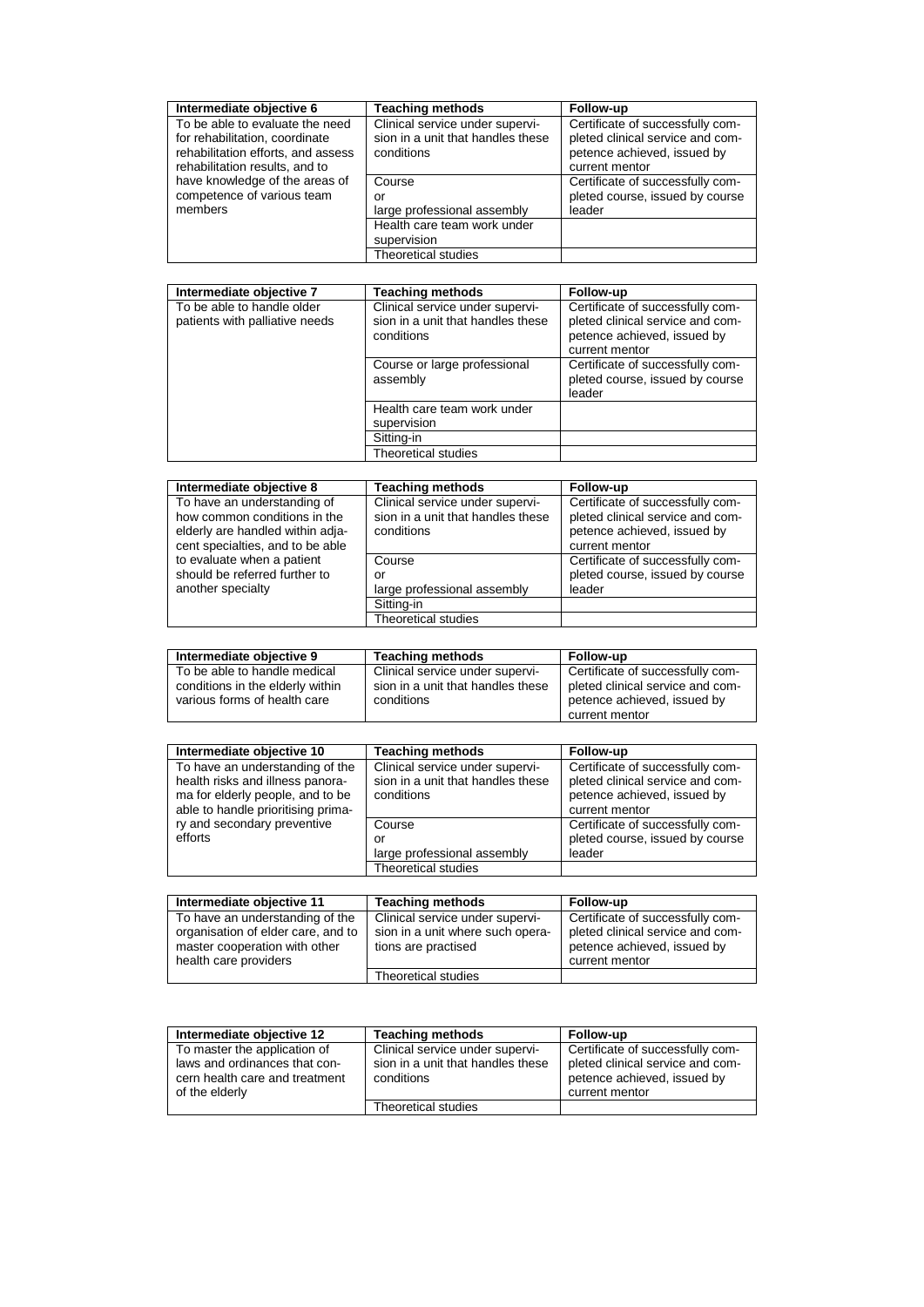## Communicative competence

| Intermediate objective 13                                                                      | <b>Teaching methods</b>                                                                    | Follow-up                                                                                           |
|------------------------------------------------------------------------------------------------|--------------------------------------------------------------------------------------------|-----------------------------------------------------------------------------------------------------|
| To be capable of dialogue and<br>open contact with patients and<br>their next of kin           | Clinical service under supervi-<br>sion in a unit where such opera-<br>tions are practised | Certificate of approved clinical<br>service and competence<br>achieved, issued by current<br>mentor |
|                                                                                                |                                                                                            |                                                                                                     |
| Intermediate objective 14                                                                      | <b>Teaching methods</b>                                                                    | Follow-up                                                                                           |
| To be capable of communication,<br>both oral and written, with other<br>doctors and co-workers | Clinical service under supervi-<br>sion in a unit where such opera-<br>tions are practised | Certificate of approved clinical<br>service and competence<br>achieved, issued by current<br>mentor |
|                                                                                                | Health care teamwork under<br>supervision                                                  |                                                                                                     |

| Intermediate objective 15                                                                                                     | <b>Teaching methods</b>                                                                    | <b>Follow-up</b>                                                                                                      |
|-------------------------------------------------------------------------------------------------------------------------------|--------------------------------------------------------------------------------------------|-----------------------------------------------------------------------------------------------------------------------|
| To be capable of informing and<br>instructing patients, next of kin,<br>other doctors, and co-workers,<br>as well as students | Clinical service under supervi-<br>sion in a unit where such opera-<br>tions are practised | Certificate of successfully com-<br>pleted clinical service and com-<br>petence achieved, issued by<br>current mentor |
|                                                                                                                               | Instruction under supervision                                                              |                                                                                                                       |
|                                                                                                                               | Theoretical studies                                                                        |                                                                                                                       |

## Leadership competence

| Intermediate objective 16                                                          | <b>Teaching methods</b>                                                                    | Follow-up                                                                                                             |
|------------------------------------------------------------------------------------|--------------------------------------------------------------------------------------------|-----------------------------------------------------------------------------------------------------------------------|
| To be capable of mentoring<br>other doctors and co-workers,<br>as well as students | Clinical service under supervi-<br>sion in a unit where such opera-<br>tions are practised | Certificate of successfully com-<br>pleted clinical service and com-<br>petence achieved, issued by<br>current mentor |
|                                                                                    | Course                                                                                     | Certificate of successfully com-<br>pleted course, issued by course<br>leader                                         |
|                                                                                    | Mentoring under supervision                                                                |                                                                                                                       |
|                                                                                    | Large professional assembly                                                                |                                                                                                                       |

| Intermediate objective 17                                                                                                 | <b>Teaching methods</b>                                                                    | Follow-up                                                                                                             |
|---------------------------------------------------------------------------------------------------------------------------|--------------------------------------------------------------------------------------------|-----------------------------------------------------------------------------------------------------------------------|
| To be capable of leading using<br>collaboration and dialogue with<br>co-workers as well as within the<br>health care team | Clinical service under supervi-<br>sion in a unit where such opera-<br>tions are practised | Certificate of successfully com-<br>pleted clinical service and com-<br>petence achieved, issued by<br>current mentor |
|                                                                                                                           | Course                                                                                     | Certificate of successfully com-<br>pleted course, issued by course<br>leader                                         |
|                                                                                                                           | Mentoring under supervision                                                                |                                                                                                                       |
|                                                                                                                           | Large professional assembly                                                                |                                                                                                                       |

| Intermediate objective 18                                                                                           | <b>Teaching methods</b>                                                                    | Follow-up                                                                                                             |
|---------------------------------------------------------------------------------------------------------------------|--------------------------------------------------------------------------------------------|-----------------------------------------------------------------------------------------------------------------------|
| To have an understanding of the<br>organisation, management and<br>regulatory systems of health and<br>medical care | Clinical service under supervi-<br>sion in a unit where such opera-<br>tions are practised | Certificate of successfully com-<br>pleted clinical service and com-<br>petence achieved, issued by<br>current mentor |
|                                                                                                                     | Course                                                                                     | Certificate of successfully com-<br>pleted course, issued by course<br>leader                                         |
|                                                                                                                     | Large professional assembly                                                                |                                                                                                                       |
|                                                                                                                     | Theoretical studies                                                                        |                                                                                                                       |